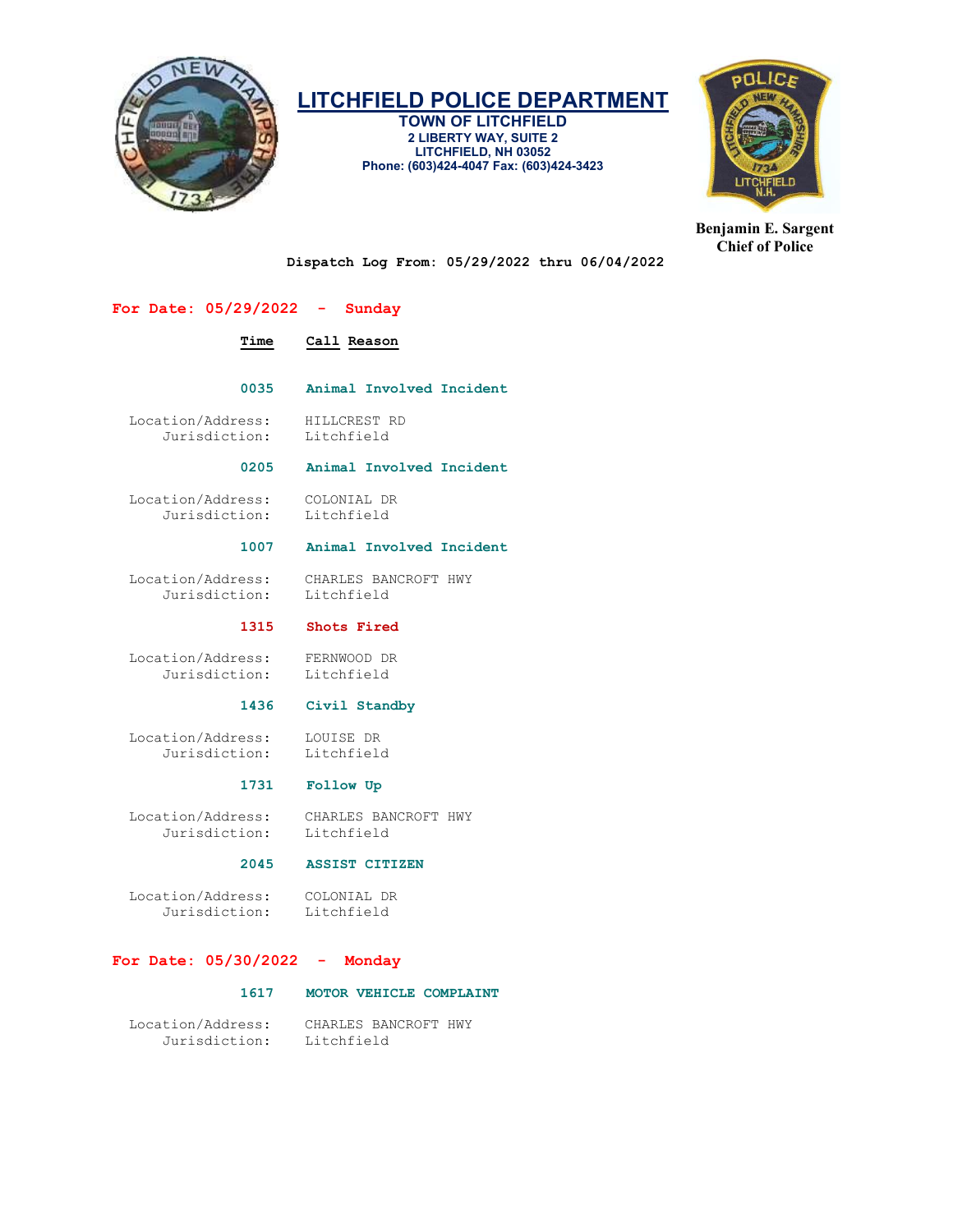## 1944 ASSIST EMS

 Location/Address: SNOWDROP LN Jurisdiction: Litchfield

### For Date: 05/31/2022 - Tuesday

### 0527 ASSIST EMS

 Location/Address: NESENKEAG DR Jurisdiction: Litchfield

### 0757 Community Relations

 Location/Address: HIGHLANDER CT Jurisdiction: Litchfield

### 0812 ASSIST OTHER AGENCY

 Location/Address: LIBERTY WAY Jurisdiction: Litchfield

# 0911 JUVENILE OFFENSES

 Location/Address: MCELWAIN DR Jurisdiction: Litchfield

### 1010 Harassment

 Location/Address: AMSTERDAM CIR Jurisdiction: Litchfield

### 1017 Community Relations

 Location/Address: CHARLES BANCROFT HWY Jurisdiction: Litchfield

## 1142 Community Relations

 Location/Address: HIGHLANDER CT Jurisdiction: Litchfield

### 1225 ASSIST OTHER AGENCY

 Location/Address: ROOKERY WAY Jurisdiction: Litchfield

### 1234 ASSIST OTHER AGENCY

 Location/Address: ROOKERY WAY Jurisdiction:

### 1315 THEFT

Jurisdiction: Litchfield

Location/Address: CHARLES BANCROFT HWY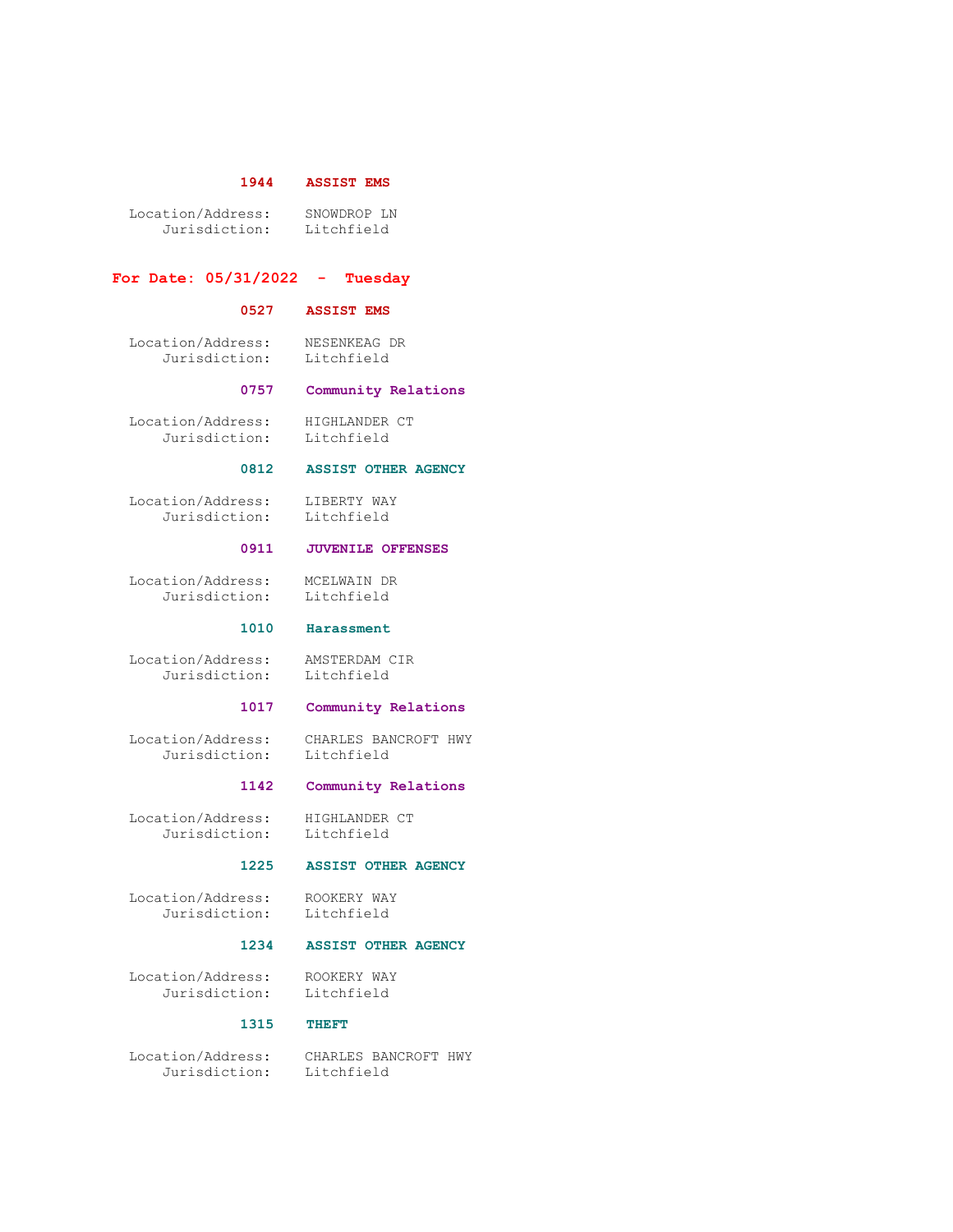

TOWN OF LITCHFIELD 2 LIBERTY WAY, SUITE 2 LITCHFIELD, NH 03052 Phone: (603)424-4047 Fax: (603)424-3423



Benjamin E. Sargent Chief of Police

### 1318 Follow Up

Location/Address: LIBERTY WAY<br>Jurisdiction: Litchfield Jurisdiction:

# 1334 Community Relations

 Location/Address: HIGHLANDER CT Jurisdiction: Litchfield

1446 ASSIST EMS

 Location/Address: UNDERWOOD DR Jurisdiction: Litchfield

### 1501 Road Hazard

Location/Address: STARK LN<br>Jurisdiction: Litchfield Jurisdiction:

### 1732 Parking Complaint

 Location/Address: CHARLES BANCROFT HWY Jurisdiction:

## 2159 Community Relations

 Location/Address: FERNWOOD DR Jurisdiction: Litchfield

# For Date: 06/01/2022 - Wednesday

### 0757 ASSIST OTHER AGENCY

Location/Address: LIBERTY WAY<br>Jurisdiction: Litchfield Jurisdiction:

### 0758 Community Relations

 Location/Address: HIGHLANDER CT Jurisdiction:

### 0904 Police Assistance

 Location/Address: BRICKYARD DR Jurisdiction: Litchfield

# 1337 ASSIST OTHER AGENCY

 Location/Address: LIBERTY WAY Jurisdiction: Litchfield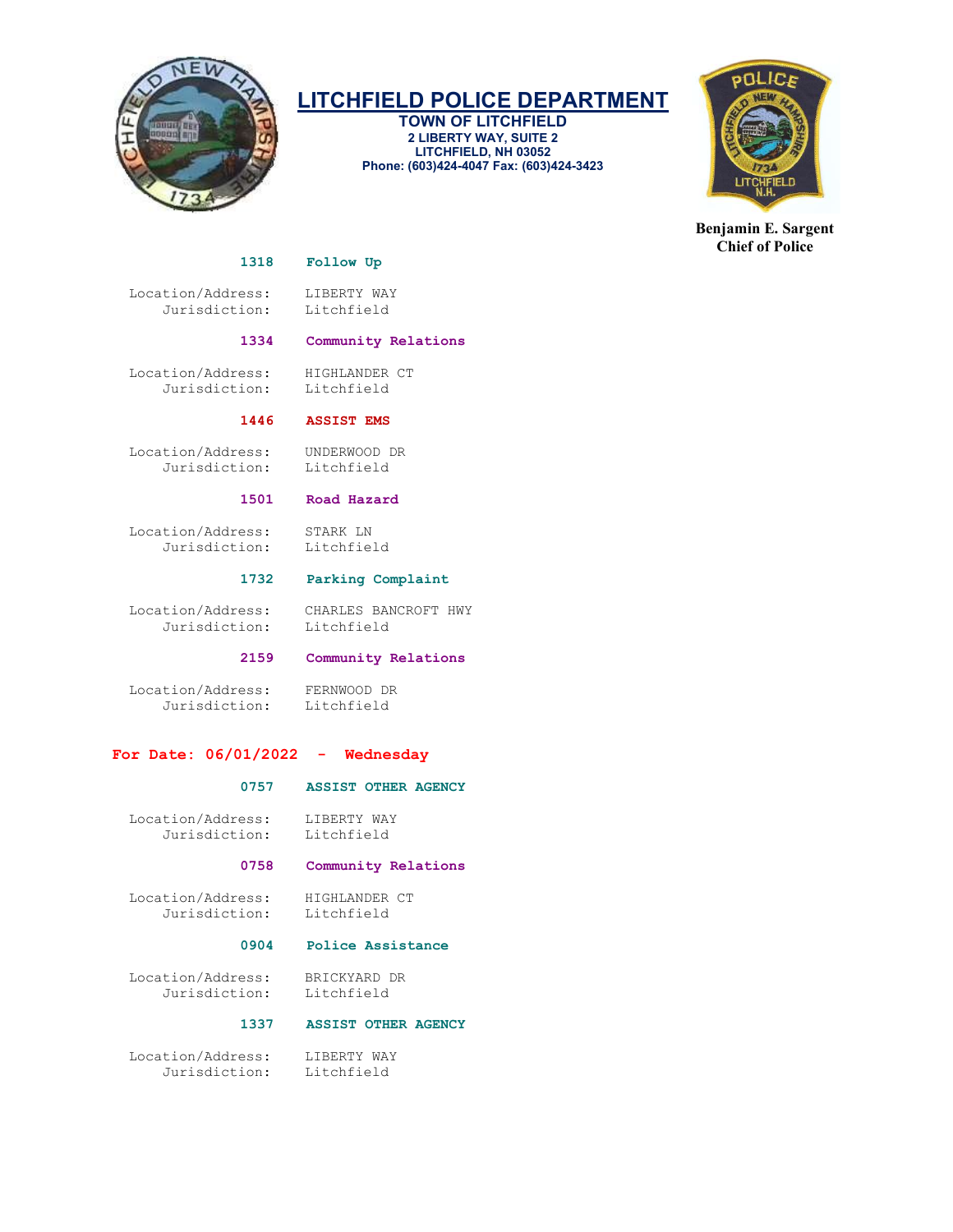### 1357 Community Relations

 Location/Address: HIGHLANDER CT Jurisdiction: Litchfield

### 1558 FOUND/LOST PROPERTY

 Location/Address: CHARLES BANCROFT HWY Jurisdiction: Litchfield

### 1627 ASSIST OTHER AGENCY

 Location/Address: LIBERTY WAY Jurisdiction: Litchfield

## 1932 ASSIST OTHER AGENCY

 Location: HUDSON DUNKIN DONUTS Jurisdiction: Litchfield

### For Date: 06/02/2022 - Thursday

# 0750 Community Relations

 Location/Address: HIGHLANDER CT Jurisdiction: Litchfield

### 0906 Follow Up

 Location/Address: LIBERTY WAY Jurisdiction: Litchfield

### 1139 Community Relations

 Location/Address: HIGHLANDER CT Jurisdiction:

# 1200 Community Relations

 Location/Address: MCELWAIN DR Jurisdiction: Litchfield

# 1208 Community Relations

 Location/Address: CHARLES BANCROFT HWY Jurisdiction: Litchfield

# 1311 Community Relations

Location/Address: HIGHLANDER CT<br>Jurisdiction: Litchfield Jurisdiction:

### 1323 Community Relations

 Location/Address: CHARLES BANCROFT HWY Jurisdiction: Litchfield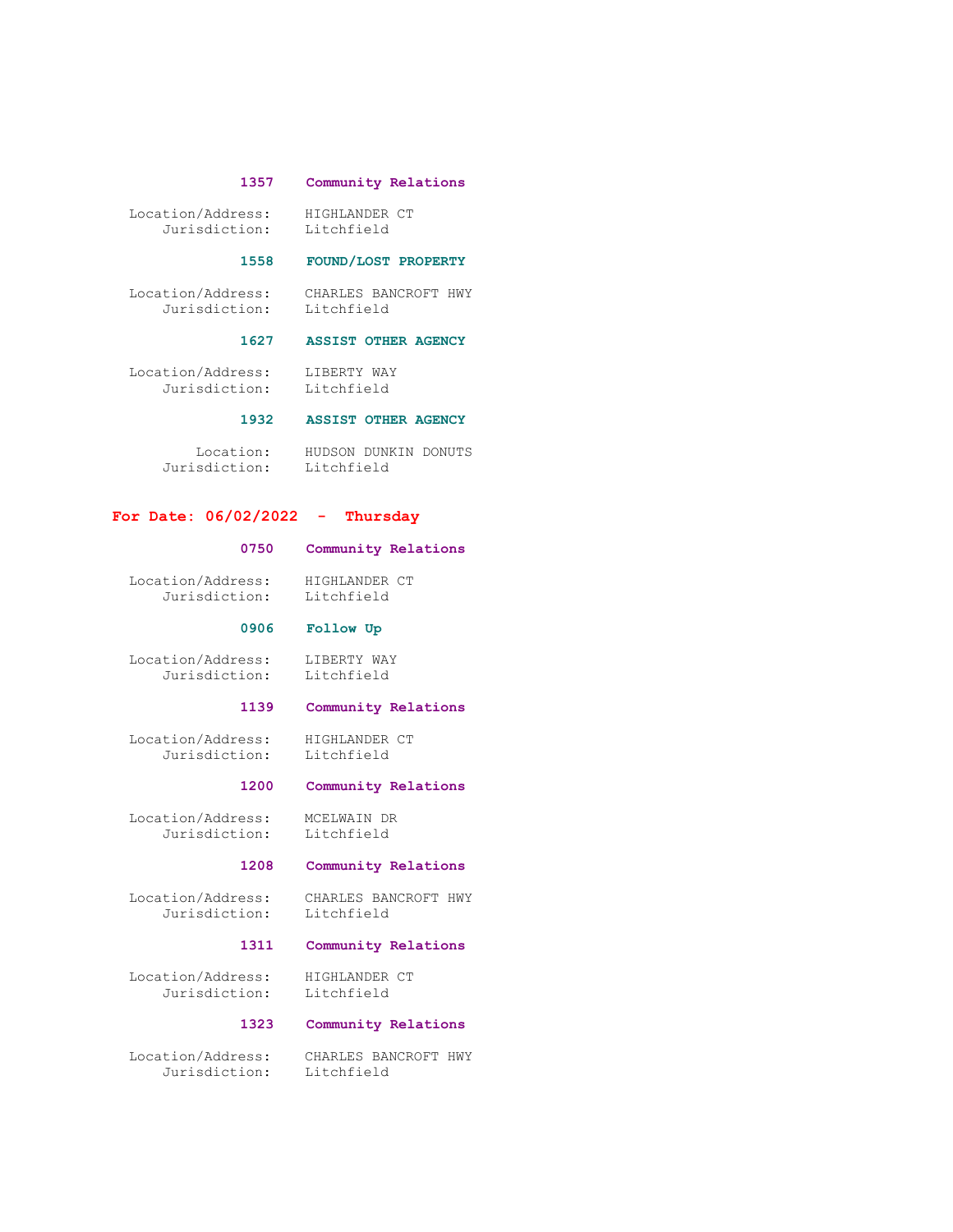

TOWN OF LITCHFIELD 2 LIBERTY WAY, SUITE 2 LITCHFIELD, NH 03052 Phone: (603)424-4047 Fax: (603)424-3423



Benjamin E. Sargent Chief of Police

Location/Address: MCELWAIN DR<br>Jurisdiction: Litchfield Jurisdiction:

# 1329 Community Relations<br>ress: MCELWAIN DR

# 1330 Community Relations

 Location/Address: HIGHLANDER CT Jurisdiction: Litchfield

# 1414 SERVE RESTRAINING ORDER

Location/Address: WOODHAWK WAY<br>Jurisdiction: Litchfield Jurisdiction:

### 1511 Vin Check

Location/Address: STARK LN<br>Jurisdiction: Litchfield Jurisdiction:

# 1859 FOUND/LOST PROPERTY

 Location: UNH DURHAM Jurisdiction: Litchfield

# 2202 SUSPICIOUS ACTIVITY

Jurisdiction: Litchfield

Location/Address: CHARLES BANCROFT HWY

# 2306 PAPERWORK SERVICE

Location/Address: LIBERTY WAY<br>Jurisdiction: Litchfield Jurisdiction:

# 2337 PAPERWORK SERVICE

Location/Address: WOODHAWK WAY<br>Jurisdiction: Litchfield Jurisdiction:

# For Date: 06/03/2022 - Friday

# 0753 Community Relations

 Location/Address: HIGHLANDER CT Jurisdiction: Litchfield

# 0907 PAPERWORK SERVICE

 Location/Address: WOODHAWK WAY Jurisdiction: Litchfield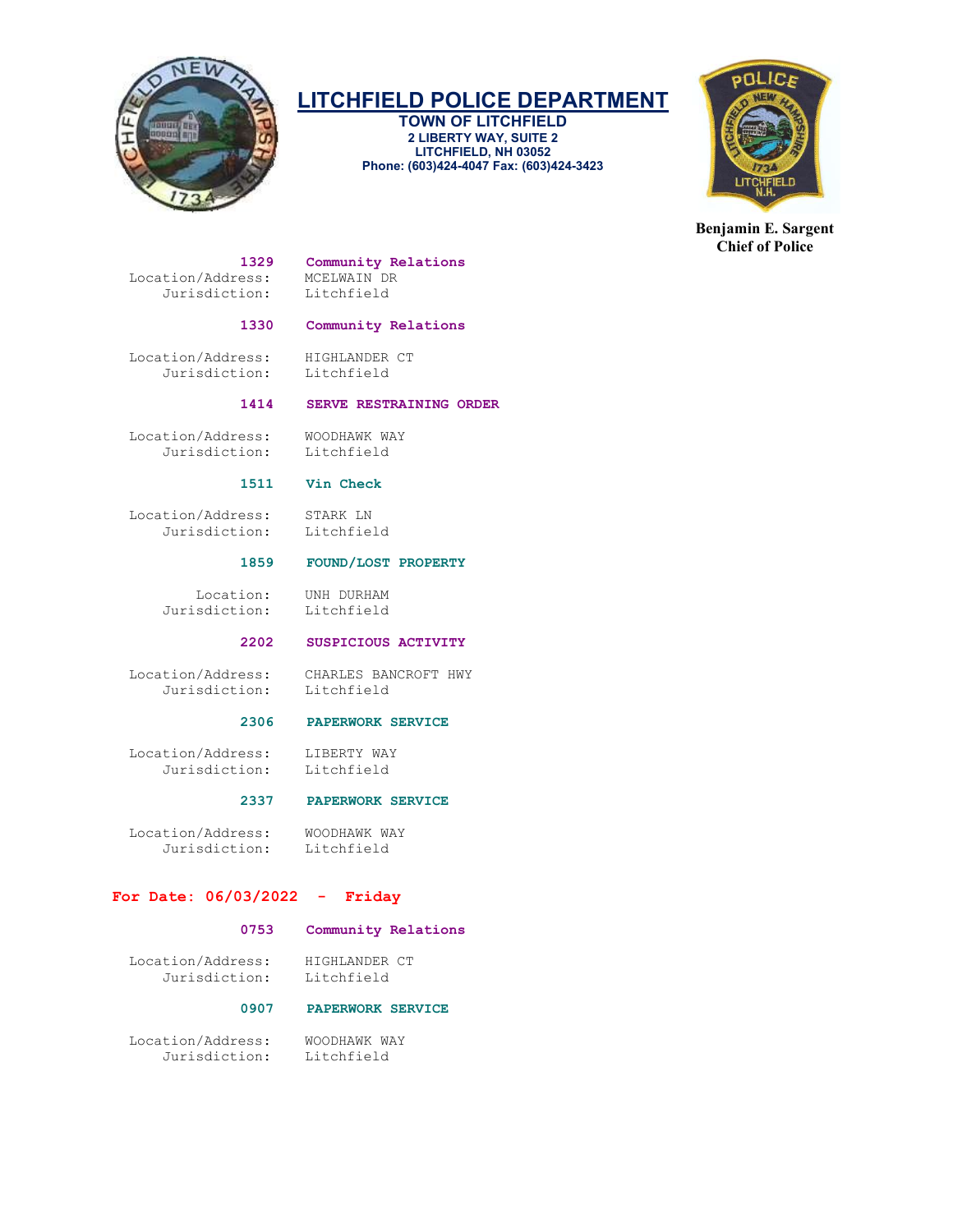### 0915 Community Relations

Location/Address: HIGHLANDER CT<br>Jurisdiction: Litchfield Jurisdiction:

### 1019 ASSIST OTHER AGENCY

 Location/Address: GARDEN DR Jurisdiction: Litchfield

# 1040 Community Relations

 Location/Address: MCELWAIN DR Jurisdiction: Litchfield

## 1053 Community Relations

 Location/Address: CHARLES BANCROFT HWY Jurisdiction: Litchfield

### 1321 Community Relations

Location/Address: HIGHLANDER CT<br>Jurisdiction: Litchfield Jurisdiction:

### 1508 ASSIST OTHER AGENCY

 Location/Address: LIBERTY WAY Jurisdiction: Litchfield

# 1511 ASSIST OTHER AGENCY

 Location/Address: AUTUMN CIR Jurisdiction: Litchfield

### 1518 ASSIST CITIZEN

 Location/Address: CALAWA CIR Jurisdiction: Litchfield

## 1527 ASSIST OTHER AGENCY

Location/Address: LIBERTY WAY<br>Jurisdiction: Litchfield Jurisdiction:

### 1621 Road Hazard

Location/Address: CHARLES BANCROFT HWY

Litchfield

## 1811 Follow Up

 Location/Address: AUTUMN CIR Jurisdiction: Litchfield

### 2009 Scam Telephone

 Location/Address: FERNWOOD DR Jurisdiction: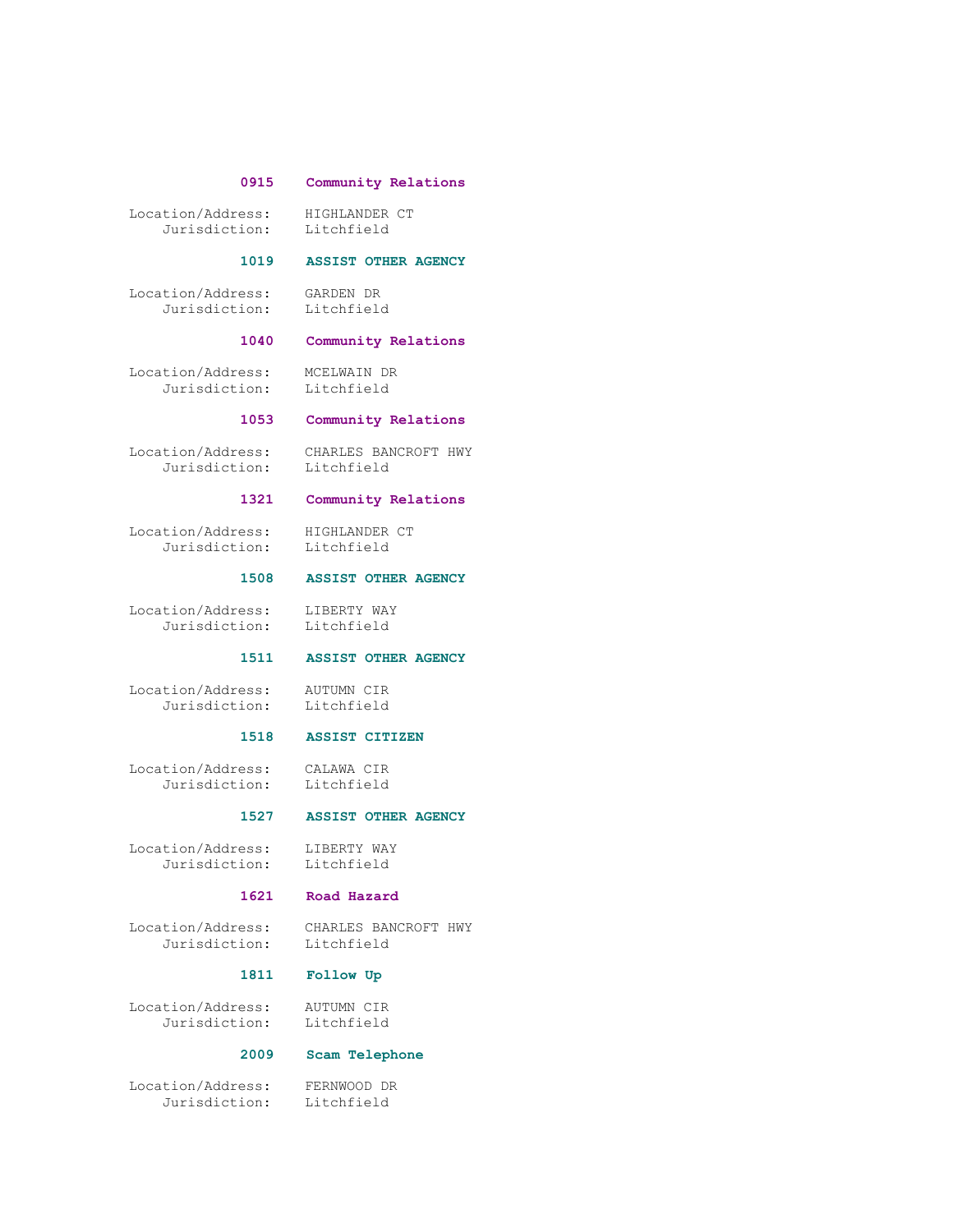

TOWN OF LITCHFIELD 2 LIBERTY WAY, SUITE 2 LITCHFIELD, NH 03052 Phone: (603)424-4047 Fax: (603)424-3423



Benjamin E. Sargent Chief of Police

### 2016 MOTOR VEHICLE COMPLAINT

 Location/Address: CHARLES BANCROFT HWY + TALENT RD Jurisdiction:

## 2121 Motor Vehicle Accident

 Location/Address: CHARLES BANCROFT HWY Jurisdiction:

# 2140 Trees/Wires Down

 Location/Address: ARCADIAN LN Jurisdiction: Litchfield

# 2306 PAPERWORK SERVICE

Location/Address: LIBERTY WAY<br>Jurisdiction: Litchfield Jurisdiction:

### For Date: 06/04/2022 - Saturday

### 0049 Suspicious Person

Jurisdiction:

Location/Address: ALBUQUERQUE AVE + LIBERTY WAY

### 0213 Community Relations

 Location/Address: LIBERTY WAY Jurisdiction: Litchfield

### 0923 MOTOR VEHICLE COMPLAINT

Location/Address: STEVEN WAY<br>Jurisdiction: Litchfield Jurisdiction:

### 0958 Police Assistance

Location/Address: LIBERTY WAY<br>Jurisdiction: Litchfield Jurisdiction:

# 1245 PAPERWORK SERVICE

Location/Address: WOODHAWK WAY<br>Jurisdiction: Litchfield Jurisdiction:

### 1252 Community Relations

Location/Address: HIGHLANDER CT<br>Jurisdiction: Litchfield Jurisdiction: